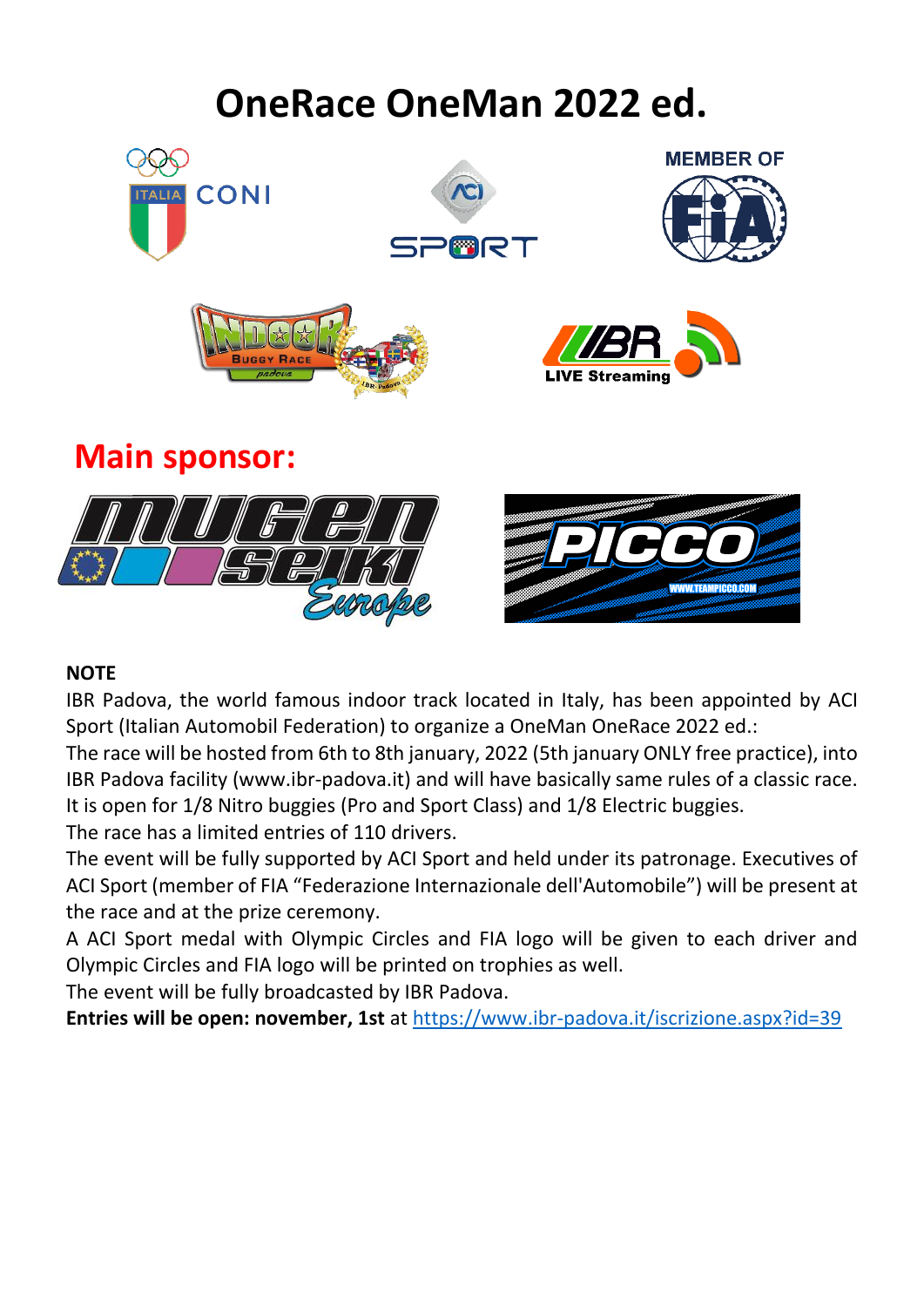# **Schedule EVENT**

**Sunday** 2<sup>nd</sup> to tuesday 4<sup>th</sup> January, 2022 – TRACK OPEN for FREE PRACTICE as NORMAL SPORT ACTIVITY from 9.00am to 10.00pm, check at<https://www.ibr-padova.it/regabb.aspx>

**MANDATORY IBR Card Club** "personal insurance"

Wednesday, 5<sup>th</sup> – RACE **OneRace OneMan 2022 ed.** TRACK OPEN only for OneRace OneMan's racers with **MANDATORY IBR Card Club** "personal insurance 15€"

**Thursday**, 6th – RACE **OneRace OneMan 2022 ed.** (insured event)

**Friday**, 7 <sup>h</sup> – RACE **OneRace OneMan 2022 ed.** (insured event)

# Saturday, 8<sup>th</sup> – RACE **OneRace OneMan 2022 ed.** (insured event)

Sunday 9<sup>th</sup> January, 2022 – TRACK OPER for FREE PRACTICE as NORMAL SPORT ACTIVITY from 9.00am to 10.00pm

**MANDATORY IBR Card Club** "personal insurance"



The organizers of **"OneRace OneMan 2022 ed."** would like to welcome you all to the race at IBR Padova track. In order to save time we have prepared this drivers briefing, we urge you to familiarize yourself with it.

# **DRIVING**

Drive with your brain turned on! If you see a marshall do not go full speed to catch him: this won't give you extra points! Education and common sense are the basis of a good race: you are expected to have fun.

Let faster cars through.

Race direction of "**OneRace OneMan 2022 ed."** have the faculty to pull away anyone not using an appropriate behavior.

# **ROSTRUM/STAND**

To get to the rostrum you have to use the stair from the box area (not pit-lane). Wait to be allowed to get through when the previous heat's drivers have departed. When your heat is finished leave by the second stairs to the pit-lane: leave the transmitter to your mechanic and go immediately to marshall.

# **MARSHALING**

Marshaling order are written in the table next pages. Marshaling is mandatory (except for semi practices). Marshall should stay on place up to 30 seconds to the start of next heat.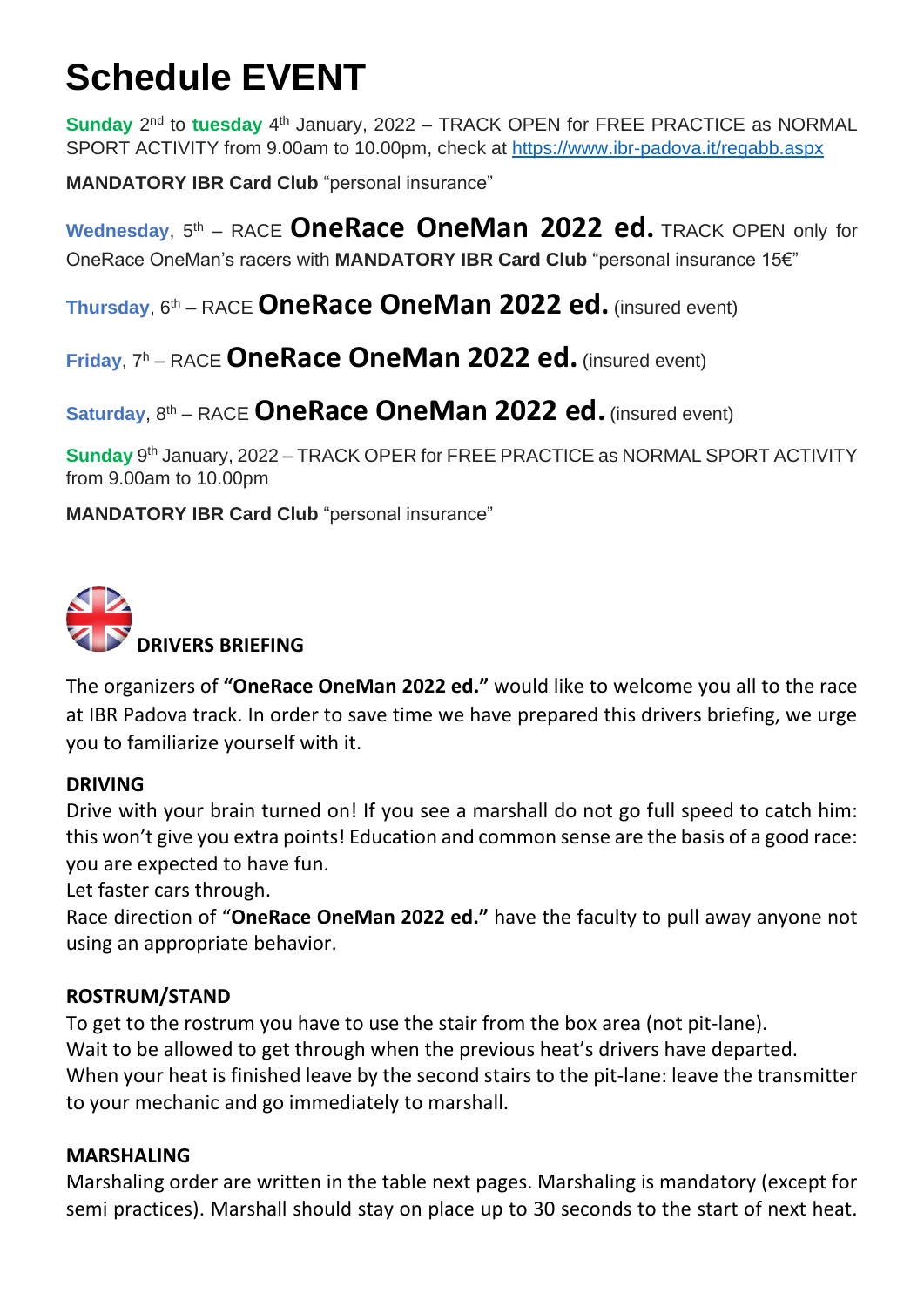Then he should leave and communicate immediately to race direction he didn't get the shift.

Please marshall immediately after your heat. Be respectful of other people. Failure to marshall will result in 1 lap taken off the driver's fastest lap.

# **MECHANICS**

Max 2 mechanics per driver in pit-lane. Mechanics should be fast to leave the pit-lane after their drivers' heat.

# **RESULTS**

Results of heats can be protested up to 15 minutes after the heat finishes. Incorrect transponder number must be signaled before the race. We are not responsible for that.

# **TRANSPONDER**

The transponders to be used are exclusively MyLaps/AMB type.

# **TANK**

A total fuel tank capacity of 125cc maximum including all fuel line and filter up to the carburetor is allowed. There will be random screening at the event. Any irregularity will be punished by the exclusion from the incriminated heat.

# **LiPo [GUARD](https://www.google.it/url?sa=t&rct=j&q=&esrc=s&source=web&cd=4&cad=rja&uact=8&ved=0ahUKEwj_oeDYr73VAhWHWhQKHV-YCHAQFghIMAM&url=https%3A%2F%2Fwww.amazon.it%2FGuard-Sacco-Antifuoco-spedizione-gratuita%2Fdp%2FB007NFWDGO&usg=AFQjCNE9Agy4jhqbsulPW2bP02NA7formg) BAG BATTERY**

Mandatory for all racers competing in brushless class, for who does not use it, the penalty will be disqualified from the race.

# **RACE NUMBERS**

A barcode will be given to you the first time you pick up your number: do not lost it. Each time you need a number you have to provide barcode in order to be scanned. If you lose it you can't race.

Each car must have te correct number for the heat. Cars with no number or incorrect number will immediately be black flagged from the race.

# **ETIQUETTE**

Please use bin cans and try to keep your pit space clean.

**ENTRIES will be open from: 1st november. PAYMENT must be done from: 28st december. Entries will be close at: October, 28th december. NB. Refund will be possible only if the racer finds a his replacement. ACI Sport STANDARD 3.2.9**



**SUPER GREEN PASS required**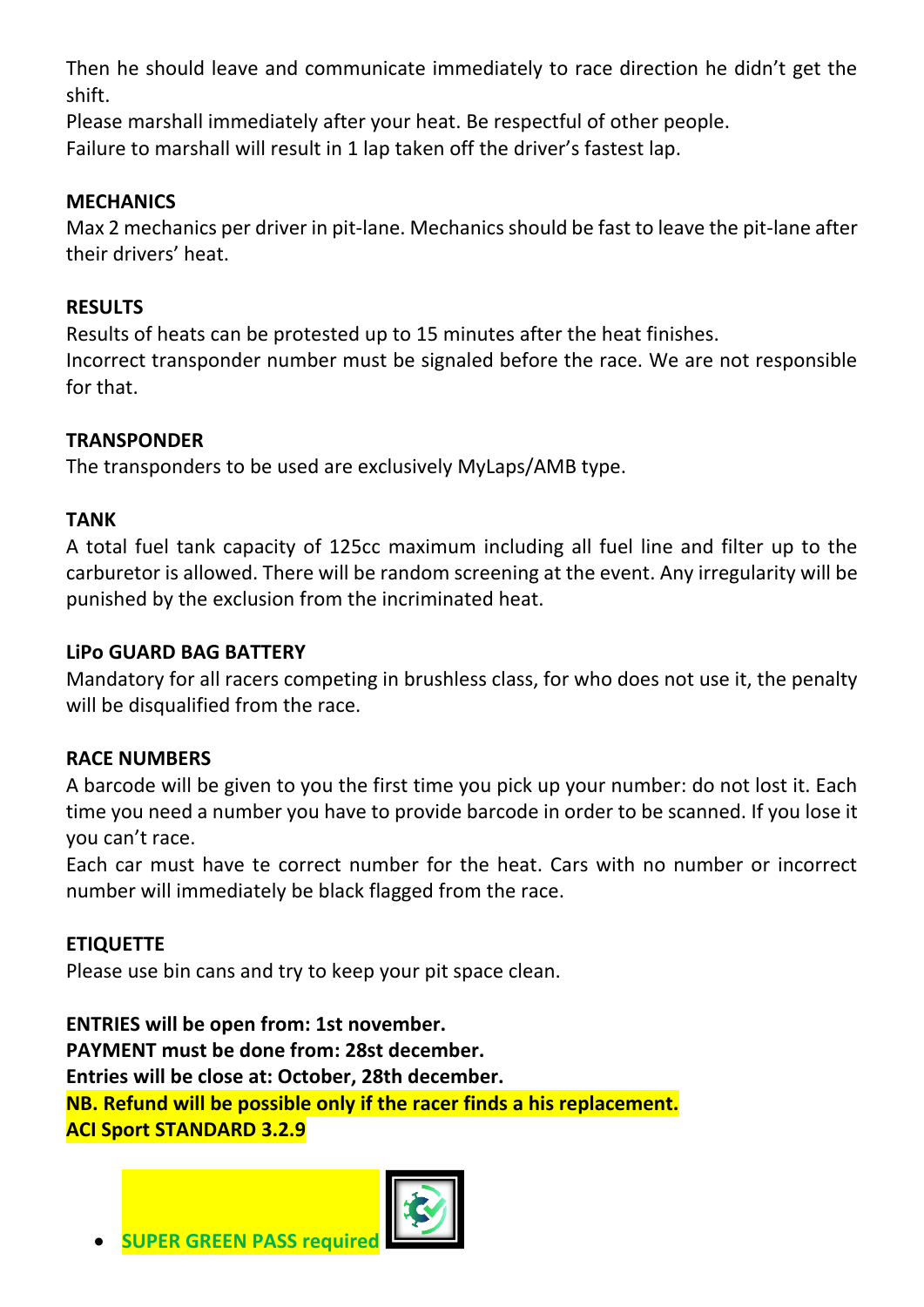

Gli organizzatori di **"OneRace OneMan 2022 ed."** vi danno il benvenuto nella struttura IBR Padova.

Per risparmiare tempo abbiamo preparato queste note in modo da rendere più semplice la gestione della gara.

# **GUIDA**

Guidate con la testa! Se vedete un recupero in mezzo alla pista non accelerate per prenderlo: non dà diritto a punti supplementari! L'educazione e il buon senso sono le basi per una gara all'insegna del divertimento.

Lasciate strada alle auto più veloci: eviterete di perdere tempo in due. La direzione gara e il direttivo **"OneRace OneMan 2022 ed."** si riservano la possibilità di estromettere dalla struttura chiunque utilizzi un comportamento NON ritenuto adeguato.

# **PALCO GUIDA**

Per salire sul palco utilizzate la scala dall'area box (non quella della pitlane). Aspettate che vi lascino salire e non accedete comunque al palco mentre è ancora in corso la manche precedente. Quando la vostra fase termina scendete dalla scala verso la pitlane, date la radio al vostro meccanico, e andate IMMEDIATAMENTE al recupero.

# **RECUPERARE**

Le manche che dovete recuperare sono scritte nelle tabelle di seguito. Recuperare è OBBLIGATORIO (tranne per le prove delle semifinali). I recuperi devono stare in posizione fino a 30 secondi dal via della manche successiva, dopodiché possono abbandonare la postazione e comunicare in direzione gara il mancato cambio. Andate immediatamente al recupero, rispettate chi recupera prima di voi (e per voi).

Il mancato recupero sarà penalizzato con 1 giro tolto dalla prestazione migliore.

# **MECCANICI**

Sono ammessi massimo due meccanici per pilota in pitlane. I meccanici devono liberare velocemente la zona finita la batteria.

# **RISULTATI**

I risultati possono essere contestati entro 15 minuti dalla fine della manche. I numeri di transponder non corretti devono essere segnalati PRIMA della gara. Non assumiamo responsabilità per questo.

# **TRANSPONDER**

I trasponder da utilizzare sono solo ed esclusivamente i Mylaps/AMB.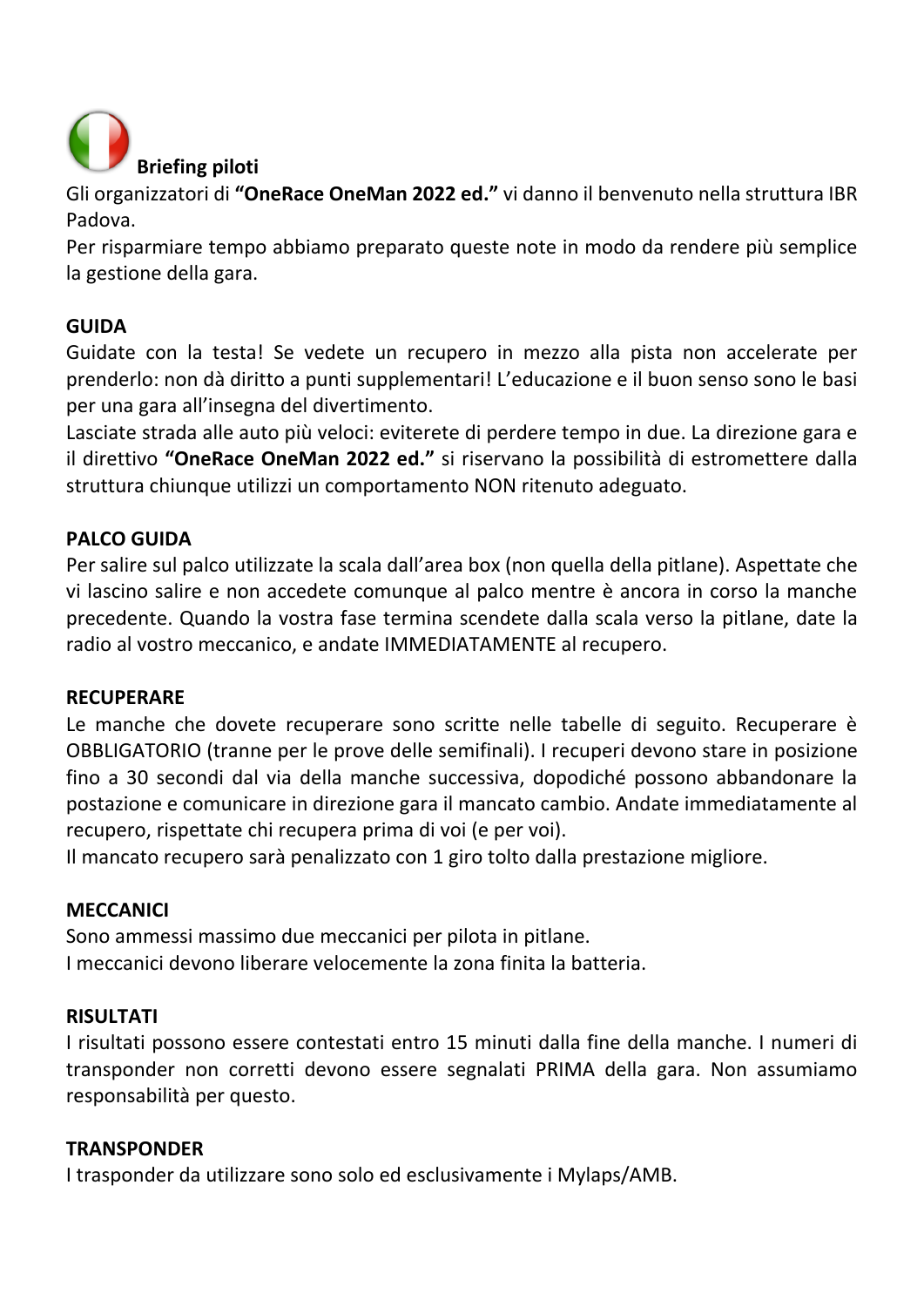# **SACCHETTO IGNIFUGO x BATTERIE LiPo**

Obbligatorio per tutti i concorrenti che competono in classe brushless, per chi non lo usa, la penalità sarà la squalifica dalla gara.

# **SERBATOIO**

La capacità massima del serbatoio, comprensivo di tubo miscela fino al carburatore ed eventuale filtro aria, non deve superare i 125cc. Ci saranno controlli casuali. Chi verrà trovato irregolare sarà escluso dalla fase corsa.

#### **NUMERI DI GARA**

Vi verrà consegnato un tagliando con un codice a barre: non perdetelo. Ogni volta vi occorrerà un numero gara dovrete dare il codice in direzione gara e vi consegneranno il numero. La perdita del codice comporta l'esclusione dalla gara. E' compito vostro verificare di avere il numero di gara e che sia corretto. Le auto senza numero o col numero sbagliato saranno escluse dalla gara.

# **ETIQUETTE**

Per favore utilizzate i cestini della spazzatura e lasciate pulito (o almeno provateci).

**ISCRIZIONI aperte dal 1 novembre. REGOLARIZZAZIONI devono essere fatte dal 1 novembre. Le ISCRIZIONI saranno chiuse il 28 dicembre. NB. Il rimborso sarà possibile solo se il concorrente trova un suo sostituto. REGOLAMENTO ACI Sport 3.2.9**



# **COVID 19 NOTE:**



[https://www.salute.gov.it/portale/nuovocoronavirus/homeNuovoCoronavirus.jsp?lingua](https://www.salute.gov.it/portale/nuovocoronavirus/homeNuovoCoronavirus.jsp?lingua=english) [=english](https://www.salute.gov.it/portale/nuovocoronavirus/homeNuovoCoronavirus.jsp?lingua=english)

# **Exemptions for entries for national sporting competitions "VERY EASY to compile"**

Participants in competitions taking place **exclusively on Italian territory** and meeting specific conditions identified in Article 18 of Italian Prime Ministerial Decree of 2 March 2021 may benefit from this exemption.

Each beneficiary must fill in the **[Digital Passenger Locator Form](http://app.euplf.eu/#http://app.euplf.eu/) (click here)** before